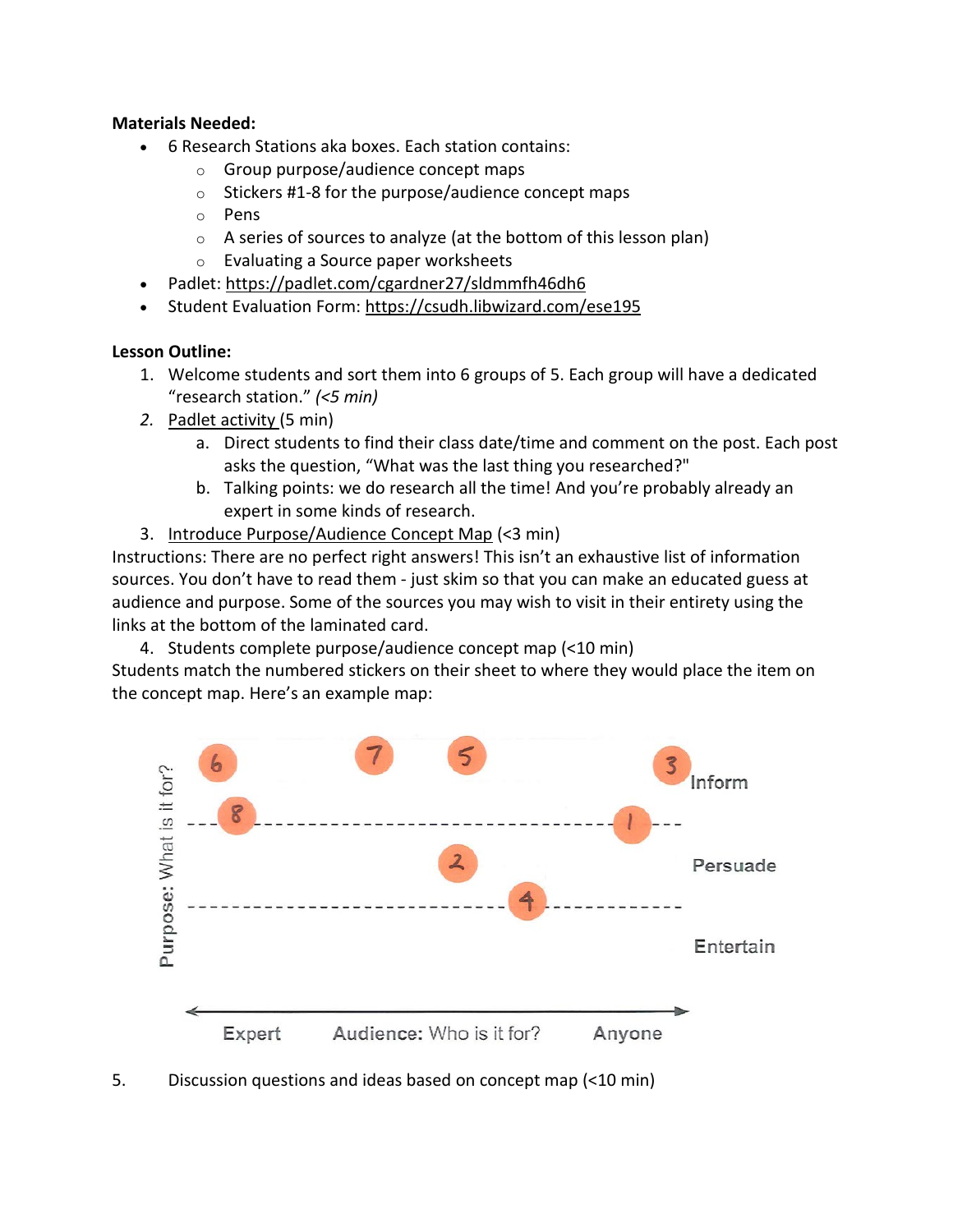#1 Multimodal Huffington Post Piece: anybody - kinda fits all the boxes with entertain, persuade, inform. Written for the most general public audience but has a persuasive component. Students could also argue that the interactive graphics have an entertainment component.

#2: Viewpoint essay from opposing viewpoints: Persuasive - argues for a particular policy. Likely not written for just anyone but those with a focus on public policy or a more educated consumer.

#3: A news article: Public and inform. Can discuss the difference between informative reporting and other kinds of news information.

#4 Video: TED Talks are usually to persuade, entertain, and/or inform depending on the topic but of course there are other videos to entertain.

#5 NIMH Government Data: Not for everybody and not for experts. Probably somewhere in-between. Great for background information and for linking to lots of other sources. This one is presenting data/stats.

#6 Journal article: These are peer-reviewed by other experts and are communicating original research to other experts. Very niche.

#7 Encyclopedia article: Background information, great for an overview on a topic, usually written for general audience (like Wikipedia). In this case, the environmental encyclopedia leans more expert than other encyclopedias.

#8 Scholarly Book: Are they books written for other audiences? Yep! Books as an information source could be at any point on the continuum. The books in the boxes are all scholarly monographs designed for experts. Some of them have clear arguments and are persuasive.

Other discussion points: What information sources are missing from this sheet? Whose voices are absent?

6. \*transition\* Great! Now that we have talked about the audience and purpose, let's take a closer look at how we can evaluate the credibility and authority of sources.

- 7. Evaluating a Source worksheet (10 min)
	- 1. Ask students to split into smaller groups of 2 or 3 students and take out the Evaluating a Source Worksheet from their box.
	- 2. Using the Michael Hobbes piece in their box, they will complete the worksheet. Stress that they don't need to read it in depth, just skim.
	- 3. After about 5-6 minutes, pull the students back together to discuss their answers. Some possible discussion points are: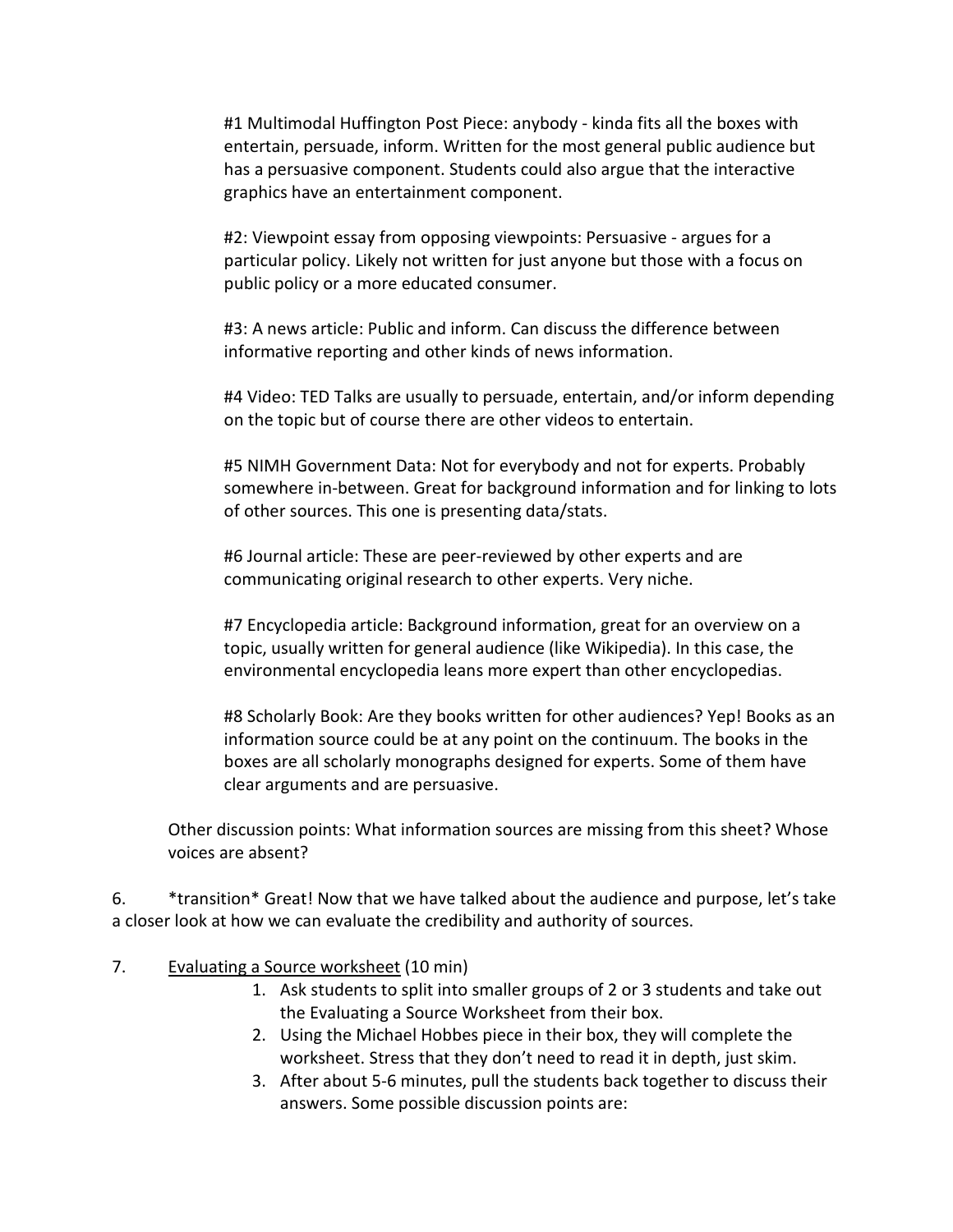- Lateral reading strategies to verify information
- Format doesn't always indicate "credibility" the flashy colors and cheesy graphics do not reveal quality of content (and vice versa is true).
- Reporters are different than scholarly researchers but still have an expertise
- The citations in this article don't use a formal bibliography and MLA style. What do they use? Why do you think this source uses a less formal citation method?
- 8. Where you can get more help & student eval (<5 min)







- #1 Multimodal news piece: [https://highline.huffingtonpost.com/articles/en/poor](https://highline.huffingtonpost.com/articles/en/poor-millennials/)[millennials/](https://highline.huffingtonpost.com/articles/en/poor-millennials/)
- #2 an opposing viewpoints opinion piece from a Marijuana policy institute [proxied link removed – sub in your own opinion piece here]
- #3 a news article: [https://ktla.com/2019/05/29/contractors-like-uber-lyft-drivers](https://ktla.com/2019/05/29/contractors-like-uber-lyft-drivers-would-get-full-employee-rights-under-bill-passed-by-ca-assembly/)[would-get-full-employee-rights-under-bill-passed-by-ca-assembly/](https://ktla.com/2019/05/29/contractors-like-uber-lyft-drivers-would-get-full-employee-rights-under-bill-passed-by-ca-assembly/)
- #4 a video: [https://www.ted.com/talks/angela\\_lee\\_duckworth\\_grit\\_the\\_power\\_of\\_passion\\_and\\_p](https://www.ted.com/talks/angela_lee_duckworth_grit_the_power_of_passion_and_perseverance) [erseverance](https://www.ted.com/talks/angela_lee_duckworth_grit_the_power_of_passion_and_perseverance)
- # 5 a government report from a website: <https://www.nimh.nih.gov/health/statistics/mental-illness.shtml>
- # 6 a scholarly journal article [proxied link removed sub in your own short article here]